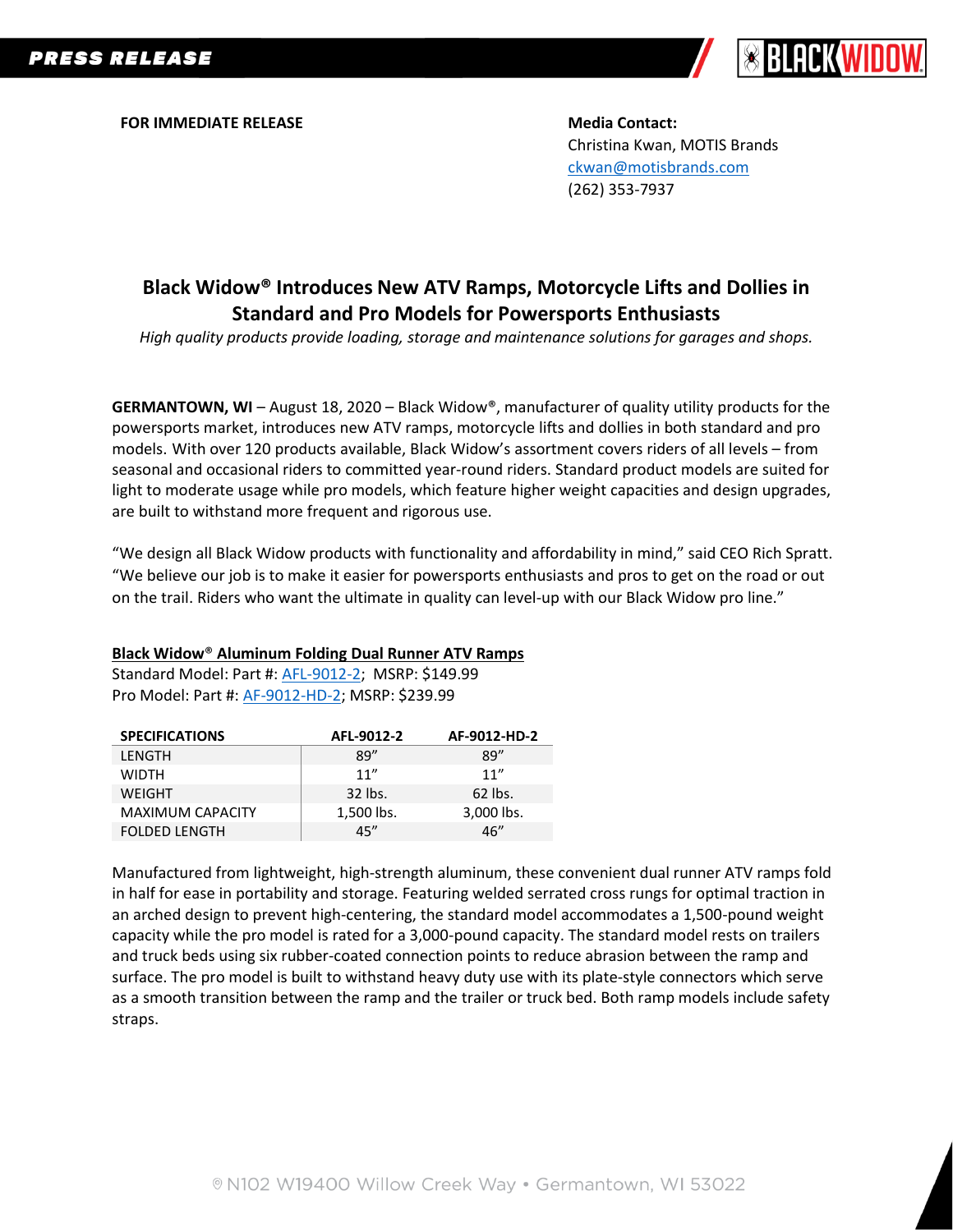

### **Black Widow**® **Motorcycle Lift Tables**

Standard Model: Part #: [BW-1000A;](https://www.blackwidowpro.com/motorcycle/lifts/p/bw-1000a/) MSRP: \$924.99 Pro Model: Part #: [BW-PROLIFT-HD;](https://www.blackwidowpro.com/motorcycle/lifts/p/bw-prolift-hd/) MSRP: \$1,099.99

| <b>SPECIFICATIONS</b>              | <b>BW-1000A</b>      | <b>BW-PROLIFT-HD</b>    |
|------------------------------------|----------------------|-------------------------|
| <b>PLATFORM</b>                    | 79"L x 24"W          | 106"L x 24"W            |
| <b>HEIGHT</b>                      | $8'' - 33''$         | $7''-31''$              |
| <b>MAXIMUM CAPACITY</b>            | 1,000 lbs.           | 1,500 lbs.              |
| <b>OPERATION</b>                   | <b>PNEUMATIC AIR</b> | AIR-OVER-HYDRAULIC      |
| LIFT TABLE WEIGHT                  | 270 lbs.             | 350 lbs.                |
| <b>REAR SERVICE DROP-OUT PANEL</b> | <b>YES</b>           | <b>YES</b>              |
| SIDE EXTENSIONS AVAILABLE          | <b>BW-1000A-SIDE</b> | <b>BW-PROLIFT-HD-SE</b> |

Constructed from powder-coated steel, Black Widow motorcycle lift tables feature an adjustable built-in front wheel chock, rear wheel drop-out panel, a removable approach ramp, and secure tie-down points. The lift tables are equipped with a foot pedal for a hands-free operation when lifting or lowering motorcycles. The pro model, designed for cruisers and larger motorcycles, includes the following enhanced features: air-over-hydraulic operation, increased weight capacity, larger platform, more locking height adjustments and a removable center jack. Side extensions that double the width of the lift platform are available for both models.

#### **Black Widow**® **Motorcycle Dollies**

Standard Model: Part # [CRUISER-DOLLY;](https://www.blackwidowpro.com/motorcycle/dollies/p/cruiser-dolly/) MSRP: \$164.99 *(available starting 10/1/2020)* Pro Model: Part # [BW-PRO-DOLLY;](https://www.blackwidowpro.com/motorcycle/dollies/p/bw-pro-dolly/) MSRP: \$279.99

| <b>SPECIFICATIONS</b>  | <b>CRUISER-DOLLY</b> | <b>BW-PRO-DOLLY</b> |
|------------------------|----------------------|---------------------|
| <b>TRACK LENGTH</b>    | 94''                 | 89''                |
| <b>TRACK WIDTH</b>     | 8''                  | 9"                  |
| <b>TOTAL WIDTH</b>     | 34''                 | 43''                |
| <b>WEIGHT CAPACITY</b> | 1,250 lbs.           | 1,500 lbs.          |
| <b>MATERIAL</b>        | <b>STEEL</b>         | ALUMINUM            |
| <b>DOLLY WEIGHT</b>    | 74 lbs.              | 62 lbs.             |

Black Widow motorcycle dollies are a convenient solution to storing, maneuvering, and positioning motorcycles around the garage or shop. The standard model is constructed from heavy-duty 12-gauge steel with a gloss black powder coat finish. It includes a loading ramp, wheel safety pins, adjustable kickstand plate with five locking positions, and five double caster wheels. Featuring an extra-long 94" ribbed track surface, the standard model is designed to accommodate larger bikes including cruisers and choppers.

The pro model combines a low profile, lightweight, high-strength extruded aluminum track with selflocking heavy-duty caster wheels. At just 62 lbs., the pro model is lighter than the standard model, but accommodates a higher weight capacity of 1,500 lbs. For superior maneuverability, the pro model is equipped with heavy duty four-inch casters with sealed roller bearings. The extruded aluminum track design provides flexibility in the unrestricted repositioning of the kickstand plate and casters.

In addition to ramps, lift tables and dollies, Black Widow offers an extensive assortment of hauling, loading, service and storage solutions for motorcycles, ATVs, and UTVs.